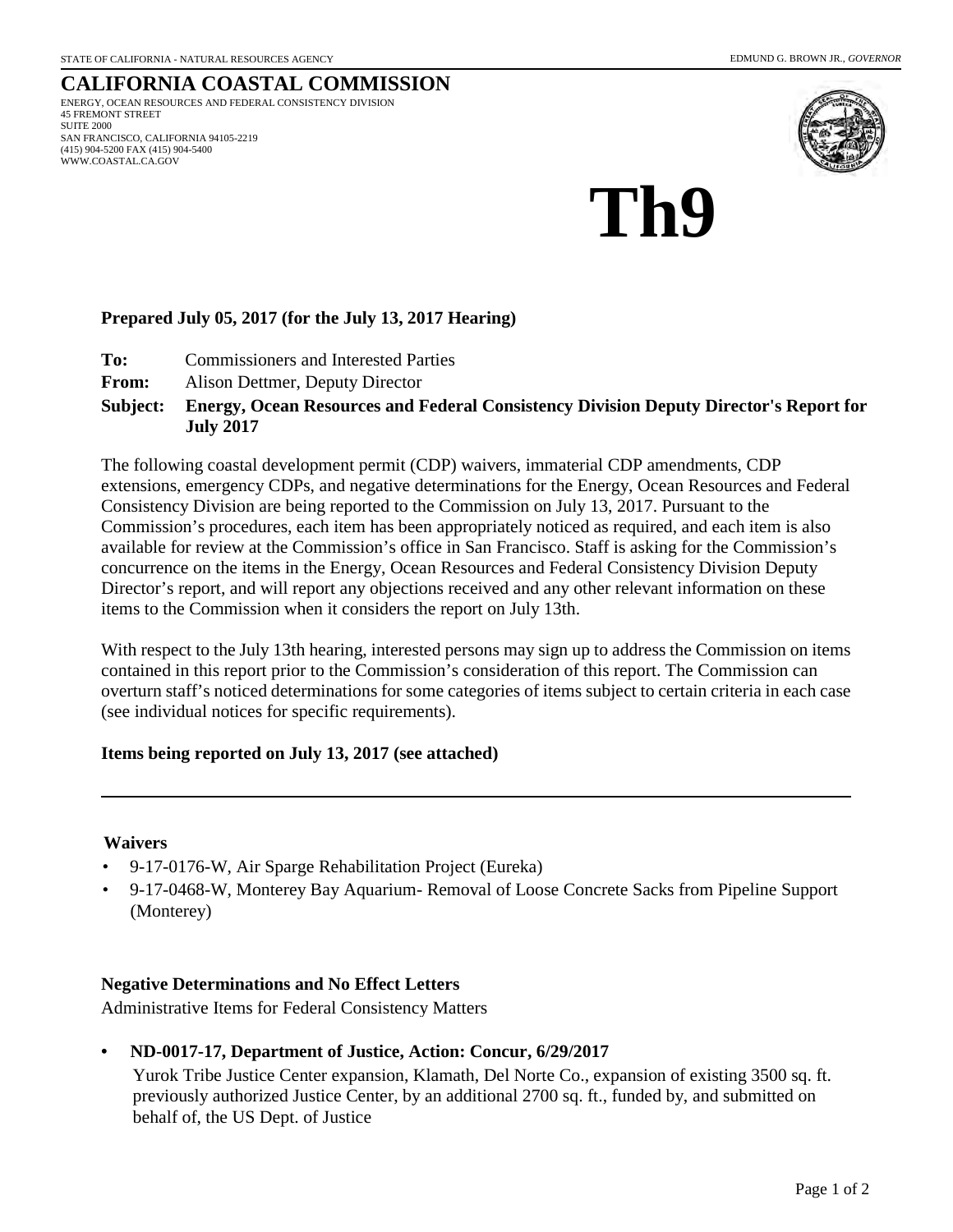**• NE-0001-17, North County Transit District, Attn: Christine Chung, Action: Concur, 6/27/2017** 

Placement of 670 cu.yds. of rock riprap and sluiced sand for approximately 240 linear feet along the western railroad embankment on the edge of San Dieguito Lagoon to repair storm damage and prevent erosion of railroad tracks, at MP 243, City of Del Mar, San Diego County.

- **NE-0003-17, North County Transit District, Attn: Tim Morehead, Action: Concur, 6/27/2017** Installation of a #24 Equilateral railroad switch at Milepost 209.2 near Control Point SONGS, San Diego County.
- **NE-0004-17, National Oceanic and Atmospheric Administration, Action: Concur, 6/23/2017** State Lands Commission authorization of Tomales Bay Moorings

## **Permit Exemption**

• **9-17-0165-X,** Pacific Gas & Electric Company, Permit exemption request from PG&E to perform vegetation maintenance (tree and brush removal) along high-pressure natural gas transmission pipeline segments, within PG&E's rights-of-way (ROW).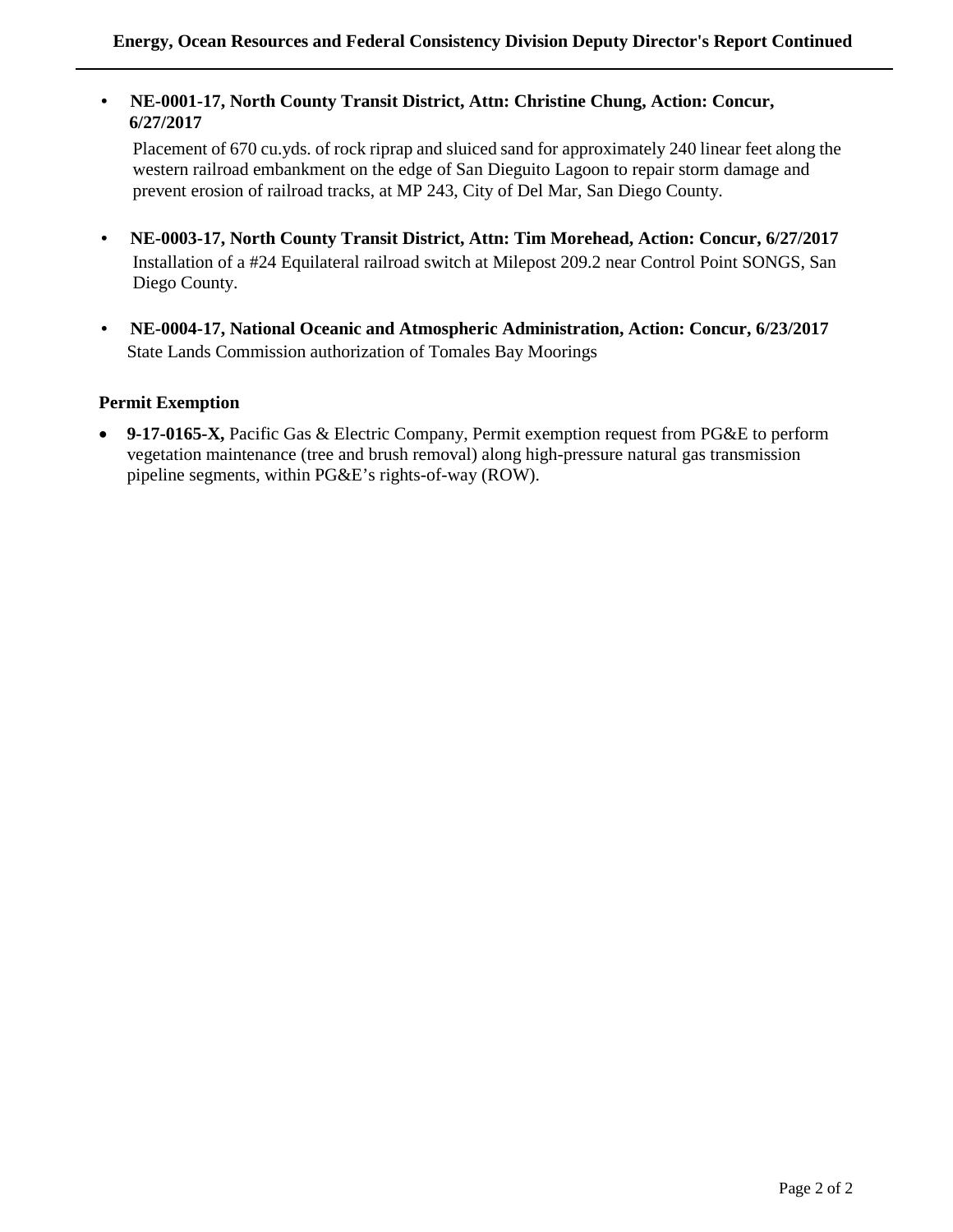**CALIFORNIA COASTAL COMMISSION** ENERGY, OCEAN RESOURCES AND FEDERAL CONSISTENCY DIVISION 45 FREMONT STREET SUITE 2000 PH (415) 904-5200 FAX (415) 904-5400  [WWW.COASTAL.CA.GOV](http://www.coastal.ca.gov/)



July 5, 2017

## **Coastal Development Permit De Minimis Waiver Coastal Act Section 30624.7**

Based on the project plans and information provided in your permit application for the development described below, the Executive Director of the Coastal Commission hereby waives the requirement for a Coastal Development Permit pursuant to Section 13238.1, Title 14, California Code of Regulations. If, at a later date, this information is found to be incorrect or the plans revised, this decision will become invalid; and, any development occurring must cease until a coastal development permit is obtained or any discrepancy is resolved in writing.

| Waiver:          | $9-17-0176-W$                                                                                                |
|------------------|--------------------------------------------------------------------------------------------------------------|
| Applicant:       | Chevron USA, Inc.                                                                                            |
| <b>Location:</b> | Chevron Marine Fuel Terminal 1001093, 3400 Christie St., Eureka (Humboldt County)<br>$(APN: 007-071-008)$    |
|                  | <b>Proposed Development:</b> Repair eight existing remediation air-sparge wells and add a rust-proof coating |

to the casings of eight other air-sparge wells and five groundwater monitoring wells to minimize and reduce further corrosion of the existing standpipes.

As part of an on-going effort to remediate past hydrocarbon contamination of soils and groundwater at the Eureka Marine Fuel Terminal site, Chevron operates an air-sparge remediation system consisting of a network of multiple sparge wells and groundwater monitoring wells. The continued operation of the remediation system is mandated under a Cleanup and Abatement Order (CAO) issued by the North Coast Regional Water Quality Control Board in 1995 (CAO #95-15, updated in 2002). However, the system is now over 20 years old and in need of repair in order to continue functioning. In particular, the standpipes of a number of wells have become corroded and must be replaced, while others need to be treated with a rust-proof coating to prevent future corrosion. The wells to be repaired or coated are located either on the western perimeter of the Fuel Terminal site, along the Humboldt Bay shoreline (15 wells), or along the northern site boundary (6 wells). The shoreline wells are located on a rocky beach immediately seaward of the site fence line and are at times subject to tidal inundation.

At each well location, the proposed work would include either:

- (a) Removing the existing, degraded standpipe at the top of an existing concrete well apron using an electric hand saw, and replacing it with a new, pre-treated standpipe, to be secured by creating a new apron of quick-drying concrete on top of the existing platform (8 wells);
- (b) Re-coating the existing standpipe with a rust-proof marine paint by hand using either a spray can or paint brush (13 wells).

Workers would access the sites on foot, and no vehicles or heavy equipment would be required. Electric saws would be powered by a portable diesel generator. Project activities would occur during daylight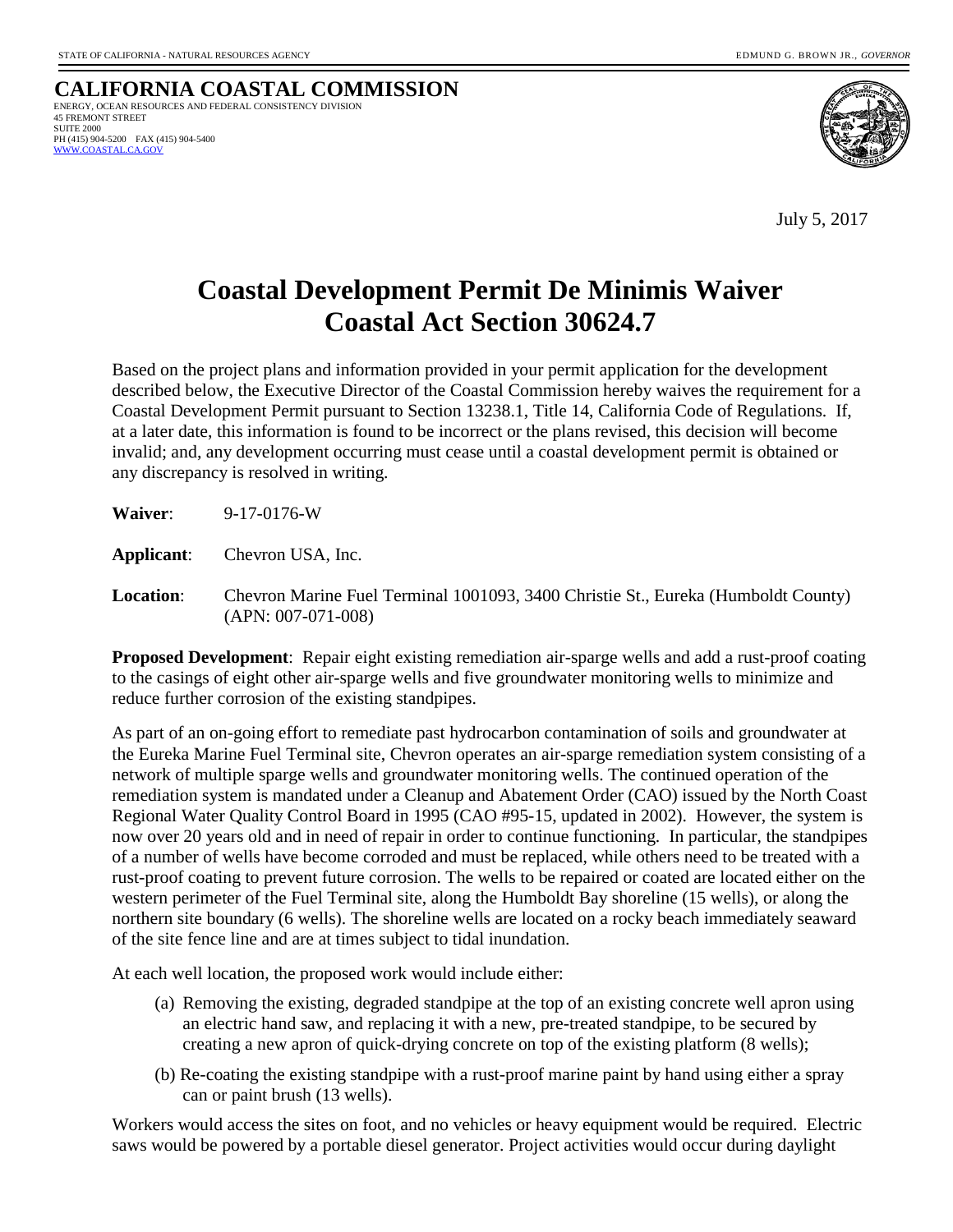## **Coastal Development Permit De Minimis Waiver** 9-17-0176-W

hours and would be scheduled for low tides in order to avoid in-water repair work. Work would occur during the summer of 2017 and is expected to be completed within five days.

**Rationale**: For the following reasons, the proposed development will not adversely impact coastal resources, public access, or public recreation opportunities, and is consistent with past Commission actions in the area and Chapter Three policies of the Coastal Act:

- Sensitive Habitats & Species: Project activities would occur on a rocky beach and/or within an upland area dominated by non-native grasses. No vehicle or heavy equipment use would occur on the beach or in the intertidal zone, minimizing the potential for significant disturbance of or damage to beach and hard substrate habitats or offshore eelgrass beds. Work at the upland wells would completely avoid a seasonal emergent wetland located to the north of the Marine Fuel Terminal site. No specialstatus or sensitive species are known to occur at or adjacent to the project sites. Project activities during the bird nesting season (March 15 to August 15) would be preceded by nesting bird surveys and, if necessary, the establishment of species-specific buffers.
- Water Quality and Spill Prevention: The proposed work would not involve excavation or the use of vehicles or heavy equipment, and thus is not expected to result in significant ground disturbance. Nonetheless, Chevron would implement standard erosion control BMPs to minimize the potential for impacts to the adjacent wetland and tidal areas. Protective sheeting would be placed around the base of each well undergoing replacement or repair to ensure that any debris or paint waste generated during the proposed work is captured and does not enter the environment. The diesel generator used on-site would be placed within secondary containment in order to prevent accidental discharge of fuel or motor oil.
- Public Access & Visual Resources: The proposed project is of short duration (about five days) and would not occur within a recreation area or along a scenic portion of the shoreline, and would thus avoid any significant impacts to public access or coastal views.

This waiver will not become effective until reported to the Commission at its July 13, 2017 meeting in Seaside, and the site of the proposed development has been appropriately noticed, pursuant to 13054(b) of the California Code of Regulations. The Notice of Pending Permit shall remain posted at the site until the waiver has been validated and no less than seven days prior to the Commission hearing. If four (4) Commissioners object to this waiver of permit requirements, a coastal development permit will be required.

Sincerely,

John Ainsworth Executive Director

Joseph Street Senior Environmental Scientist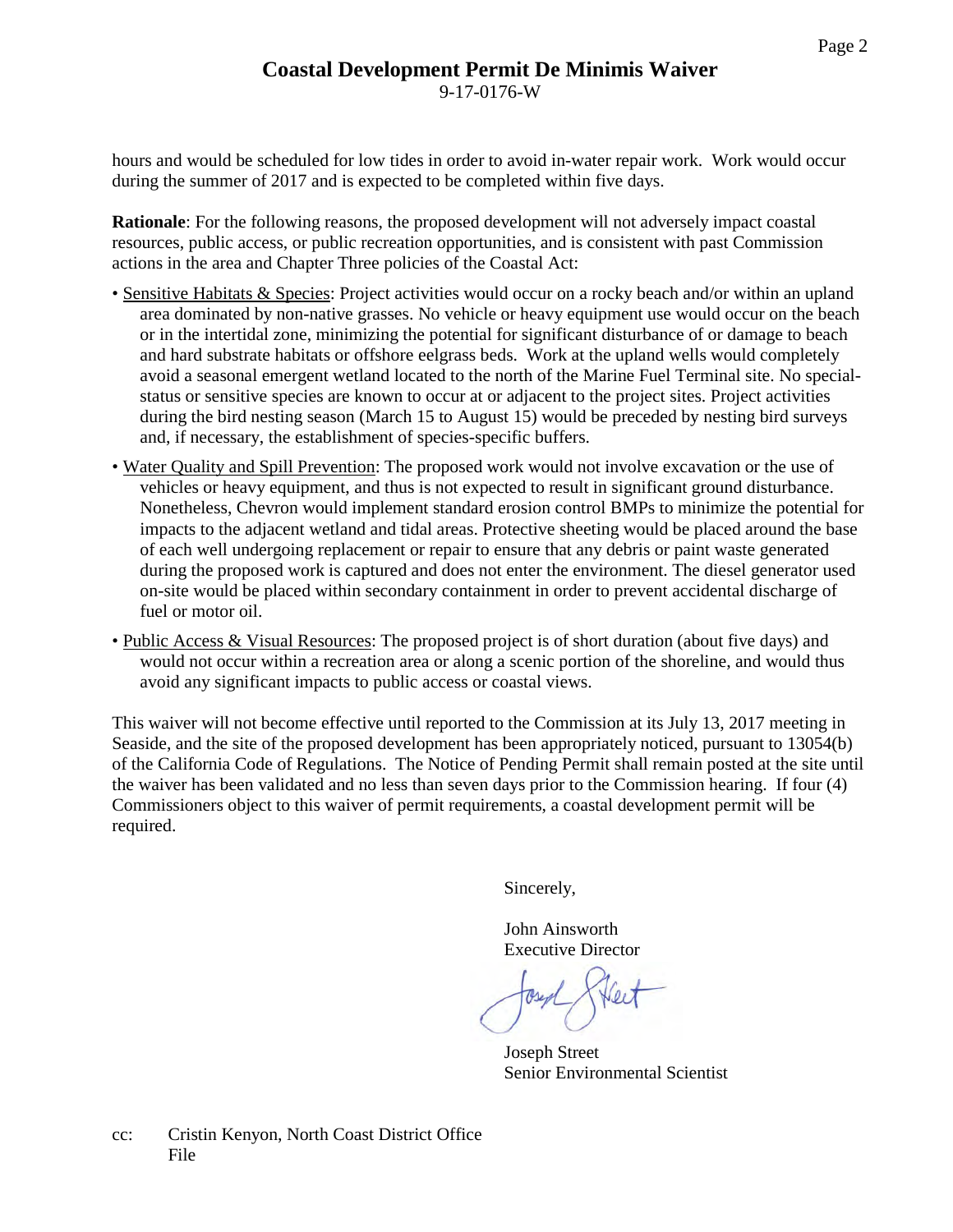**CALIFORNIA COASTAL COMMISSION** ENERGY, OCEAN RESOURCES AND FEDERAL CONSISTENCY DIVISION 45 FREMONT STREET SUITE 2000 PH (415) 904-5200 FAX (415) 904-5400  [WWW.COASTAL.CA.GOV](http://www.coastal.ca.gov/)



June 22, 2017

# **Coastal Development Permit De Minimis Waiver Coastal Act Section 30624.7**

Based on the project plans and information provided in your permit application for the development described below, the Executive Director of the Coastal Commission hereby waives the requirement for a Coastal Development Permit pursuant to Section 13238.1, Title 14, California Code of Regulations. If, at a later date, this information is found to be incorrect or the plans revised, this decision will become invalid; and, any development occurring must cease until a coastal development permit is obtained or any discrepancy is resolved in writing.

**Waiver**: 9-17-0468-W

**Applicant**: Monterey Bay Aquarium - Julie Packard

**Location**: 886 Cannery Row Monterey (Monterey County)

**Proposed Development**: Removal of loose concrete sacks from around the Monterey Bay Aquarium's underwater intake pipeline support structure in nearshore waters. The sacks would be removed during regularly scheduled maintenance dives when the pipeline is checked and intake screens are replaced. Removal activities would be carried out for two years during quarterly maintenance dives between the summer of 2017 and summer of 2019.

## **Rationale**:

- All removal activities will be carried out by hand without the use of power tools or underwater excavation equipment.
- Removed concrete sacks would be transferred to a support vessel for transport to shore and disposal at an appropriately certified facility or landfill.
- Removal activities will be carried out in a manner that does not result in the damage or disturbance of sensitive marine habitat and wildlife.

The proposed development will not adversely impact coastal resources, public access, or public recreation opportunities, and is consistent with past Commission actions in the area and Chapter Three policies of the Coastal Act.

This waiver will not become effective until reported to the Commission at its meeting and the site of the proposed development has been appropriately noticed, pursuant to 13054(b) of the California Code of Regulations. The Notice of Pending Permit shall remain posted at the site until the waiver has been validated and no less than seven days prior to the Commission hearing. If four (4)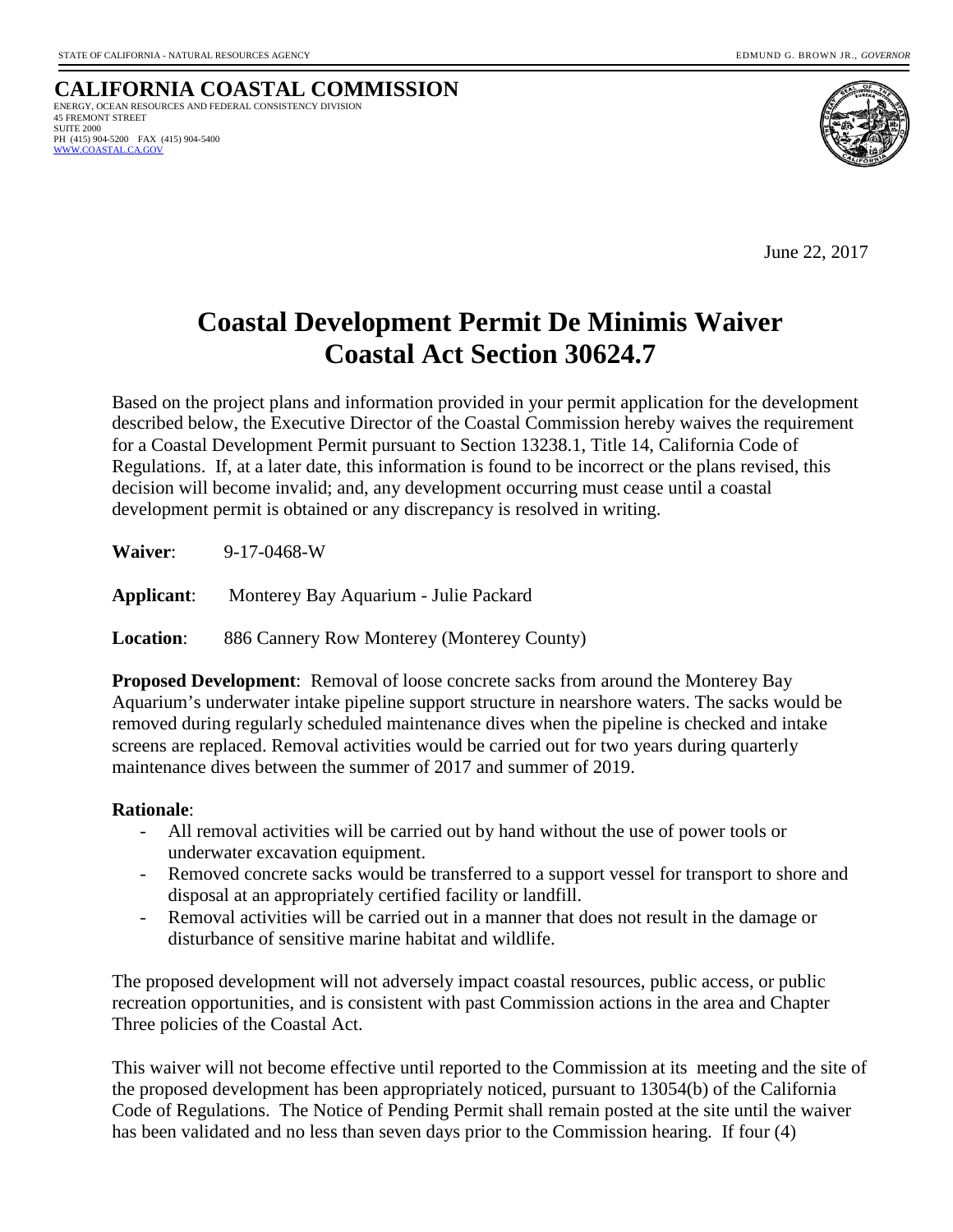## **Coastal Development Permit De Minimis Waiver**

9-17-0468-W

Commissioners object to this waiver of permit requirements, a coastal development permit will be required.

Sincerely,

John Ainsworth Executive Director

2 Zayl

Cassidy Teufel Senior Environmental Scientist

cc: File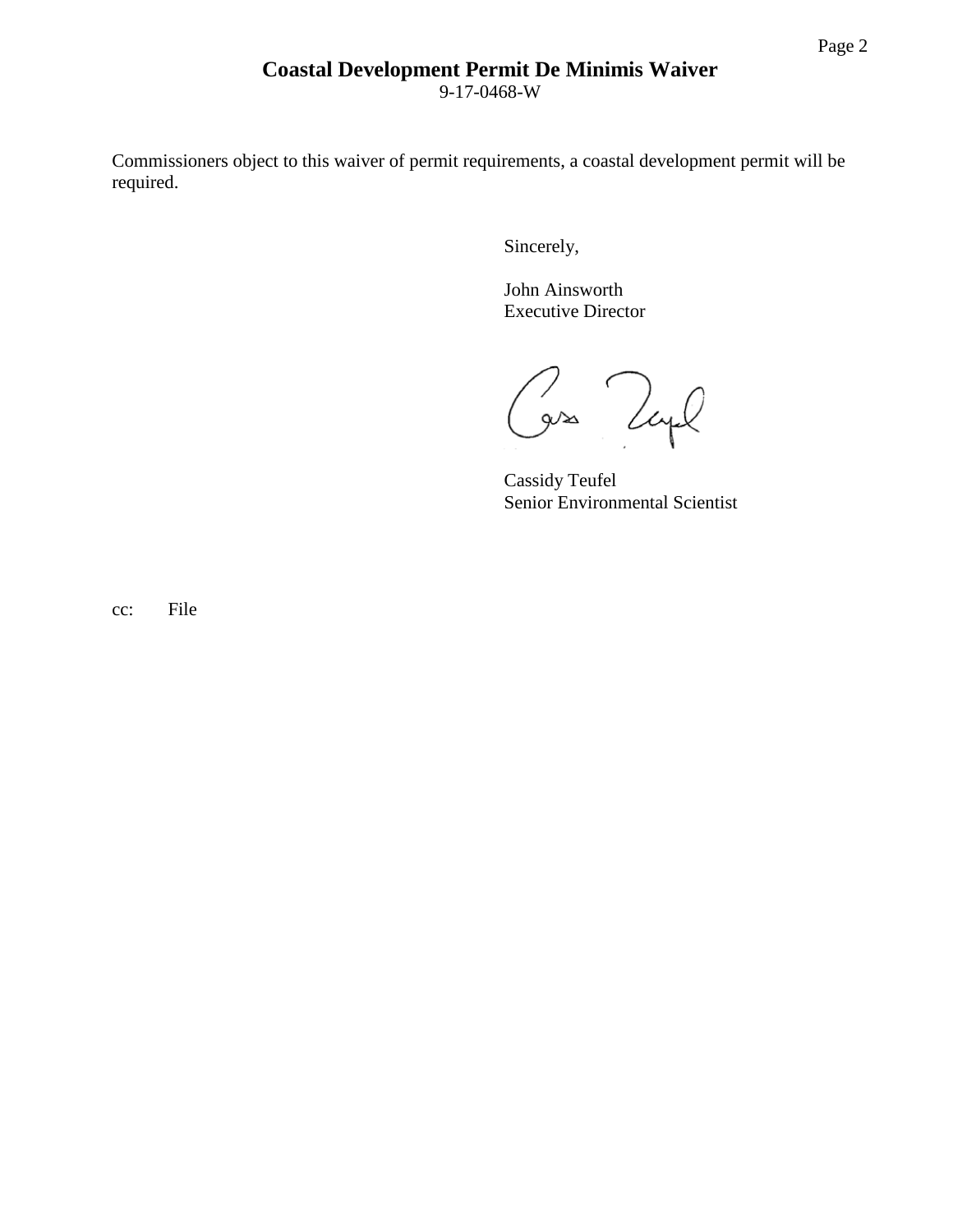## **CALIFORNIA COASTAL COMMISSION**

45 FREMONT, SUITE 2000 SAN FRANCISCO, CA 94105- 2219 VOICE (415) 904- 5200 FAX ( 415) 904- 5400 TDD (415) 597-5885



June 29, 2017

Peggy O'Neill Planning Department Director Yurok Tribe 190 Klamath Blvd., P.O. Box 1027 Klamath CA 95548

Attn: Sophia Lay

## Re: **ND-0017-17**, Yurok Tribe and Department of Justice, Negative Determination, Tribal Justice Center Addition, Klamath, Del Norte Co.

Dear Ms. O'Neill:

On May 23, 2013, we concurred with a negative determination submitted by the Yurok Tribe (on behalf of the U.S. Department of Justice) for the construction of a 3,500 sq. ft. Tribal Justice Center in the town of Klamath, on land held in trust by the U.S. Government (ND-0205-13). On March 31, 2016, the Yurok Tribe submitted this subsequent negative determination for a second phase of the Justice Center, adjacent to and directly southeast of the existing (now constructed) Justice Center. Phase 2 would be a 2,700 sq. ft addition, which has been designed to have a similar visual appearance, and which would otherwise result in similar impacts, to those of the initial phase we previously concurred with. Upon receipt of this submittal, we requested to see the final plans before responding, which we have now received as of June 28, 2017.

The project would be located adjacent to existing development in the town of Klamath. The project would concentrate development within an existing developed area and would be visually compatible with the surrounding development. Adequate public services and infrastructure are available to serve the development, and the project would not result in adverse effects to wetlands, environmentally sensitive habitat, water quality, or other coastal zone resources.

Under the federal consistency regulations (15 CFR 930.35), a negative determination can be submitted for an activity "which is the same as or similar to activities for which consistency determinations have been prepared in the past." The Commission staff has previously concurred with the similar Phase 1 of this project cited above (ND-0205-13). We **agree** with your determination that the proposed Phase 2 is similar to the previously concurred with activity and would not adversely affect coastal zone resources, and we therefore **concur** with your negative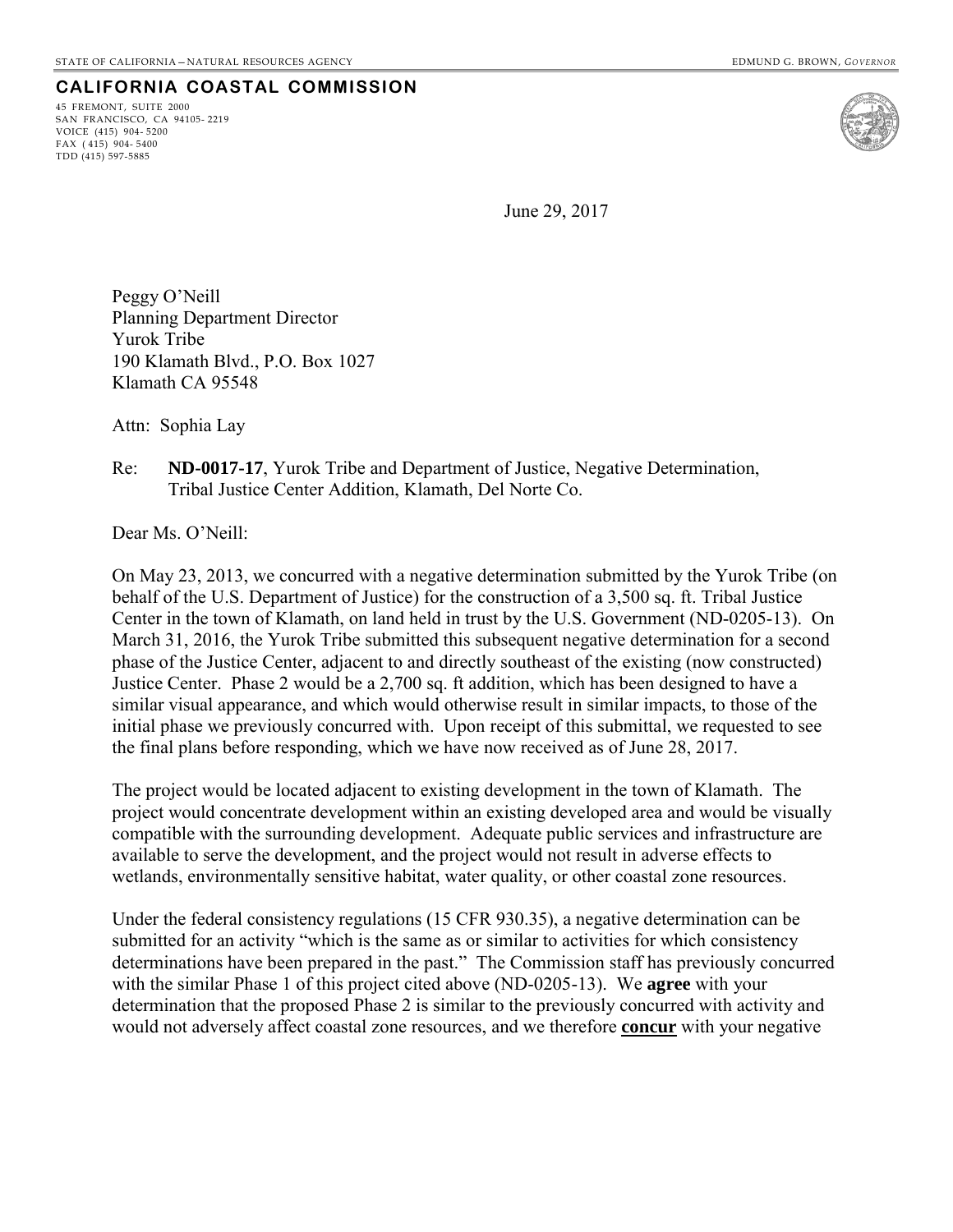Page 2

determination made pursuant to 15 CFR 930.35 of the NOAA implementing regulations. Please contact Mark Delaplaine of the Commission staff at (415) 904-5289 if you have any questions regarding this matter.

Sincerely,

 $\mathbb{Z}$ mark.

 (for) JOHN AINSWORTH Executive Director

cc: Arcata District Office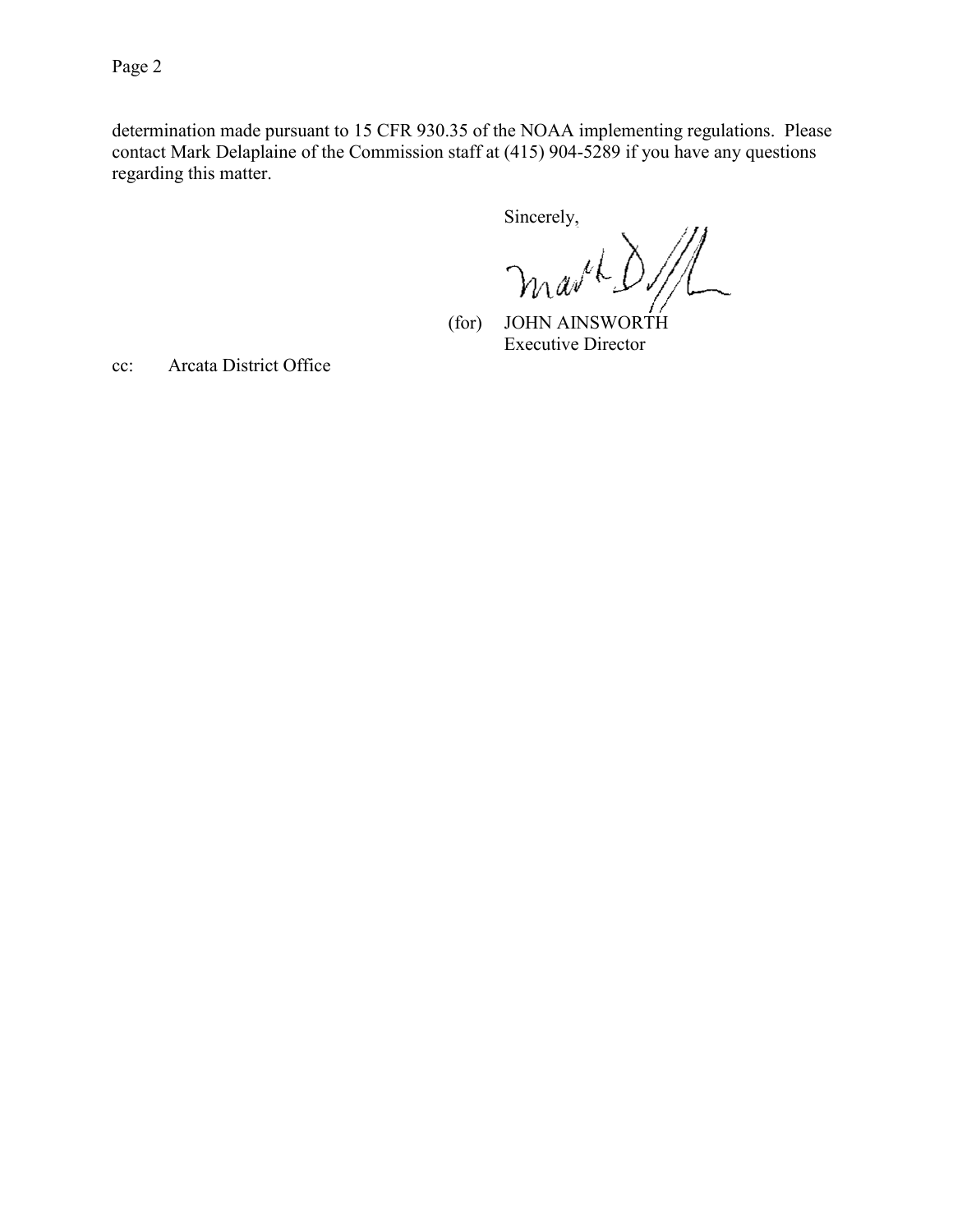## **CALIFORNIA COASTAL COMMISSION**

45 FREMONT, SUITE 2000 SAN FRANCISCO, CA 94105- 2219 VOICE (415) 904- 5200 FAX ( 415) 904- 5400 TDD (415) 597-5885



June 27, 2017

Christine Chung Civil Engineer, LEED AP North County Transit District 810 Mission Avenue Oceanside, CA 92054

## Subject: No-Effects Determination NE-0001-17 (Emergency Railroad Embankment Erosion Repair at Milepost 243, San Dieguito Lagoon, City of Del Mar, San Diego County)

Dear Ms. Chung:

The Coastal Commission staff has reviewed the above-referenced No-Effects Determination. Between March 1 and March 27, 2017, the North County Transit District undertook emergency repairs to the western side of the railroad embankment at Milepost 243 north of the San Dieguito Lagoon railroad bridge. Winter storms, and in particular heavy surf events in late January and February 2017, caused extensive erosion of the embankment, exposed underground fiber optic utilities supporting the Positive Train Control system, and threatened the stability of the trackway and railroad operations. This section of the embankment is particularly susceptible to waveinduced erosion due to its location directly east of the mouth of the San Dieguito River. NCTD informed Commission staff in mid-February that emergency repairs to the railroad embankment were necessary, described the anticipated scope of work, noted that the emergency repairs would commence in early March, and committed to submitting an after-the-fact consistency certification or no-effects determination after completion of the project.

NCTD stated in its April 13, 2017, No-Effects Determination that the emergency work undertaken in March 2017 stabilized and protected the eroded portion of the railroad embankment against further tidal scour and erosion. The project placed approximately 670 cubic yards of ¼ ton riprap (lined with filter fabric) in the eroded voids, and sluiced sand was placed across the riprap slope for approximately 240 linear feet along the western railroad embankment. A turbidity curtain was installed and maintained along the lagoon shoreline to protect water quality during construction. No sensitive vegetation was present in the work area and no work took place during high tides. Access to the project site from the Del Mar Fairgrounds staging area was via a temporary riprap crossing of Stevens Creek, which continued to flow through and across the riprap. The emergency work was completed and the temporary access riprap removed by March 27. Before and after site photographs submitted with the No-Effects Determination documented that the embankment was repaired to pre-erosion conditions. Work was conducted in accordance with the U.S. Army Corps of Engineers Regional General Permit No. 63 (Repair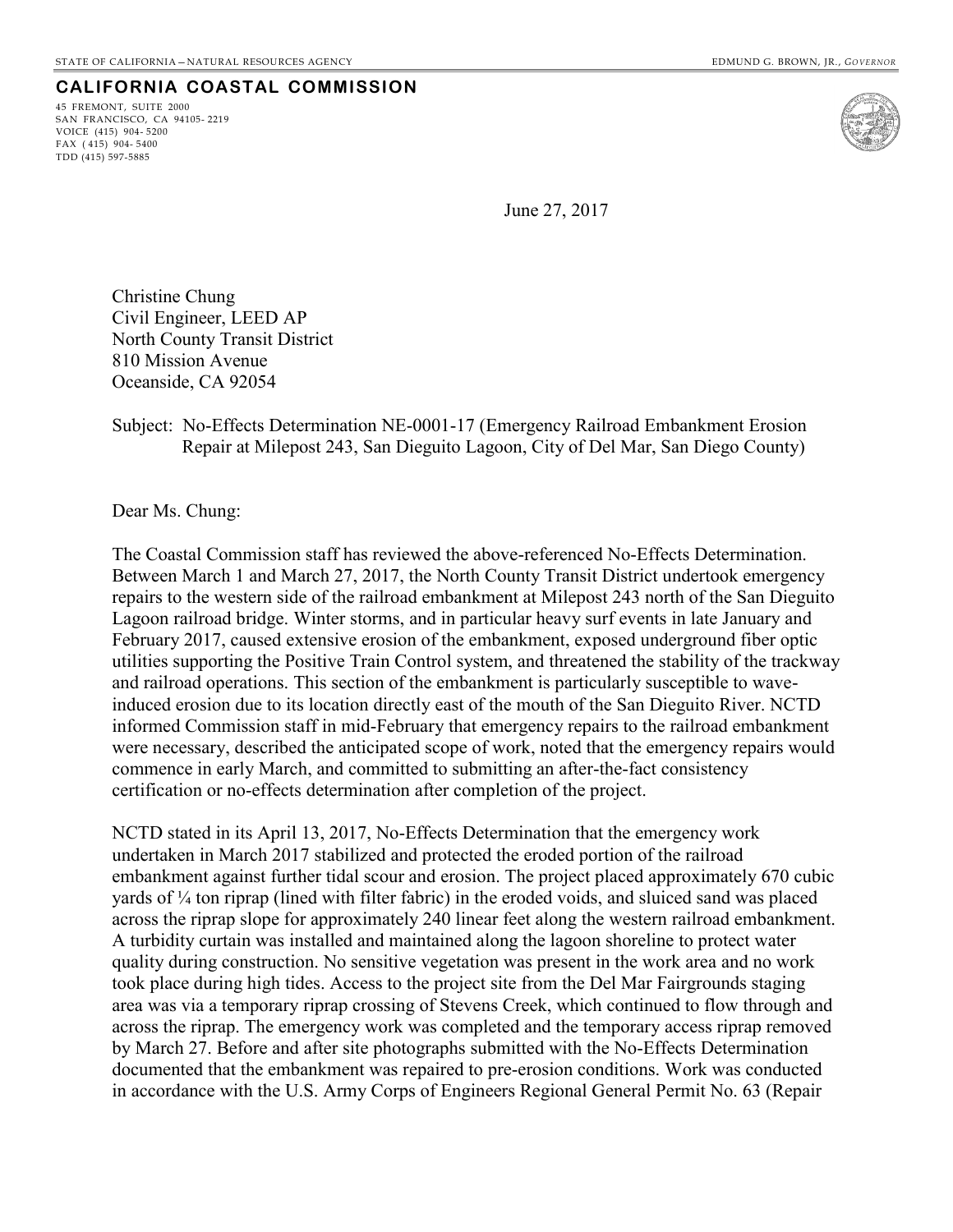Ms. Christine Chung Page 2

and Protection Activities in Emergency Situations), and a final work report was submitted to the Corps and the San Diego Regional Water Quality Control Board.

The Commission staff **concurs** with NCTD's No-Effects Determination that the March 2017 emergency repairs to the eroded western side of the railroad embankment north of the San Dieguito River railroad bridge did not adversely affect coastal resources. Please contact Larry Simon at (415) 904-5288 should you have any questions regarding this matter.

Sincerely,

martD/

 (for) JOHN AINSWORTH Executive Director

cc: CCC – San Diego Coast District Erich Lathers, BRG Consulting, Inc.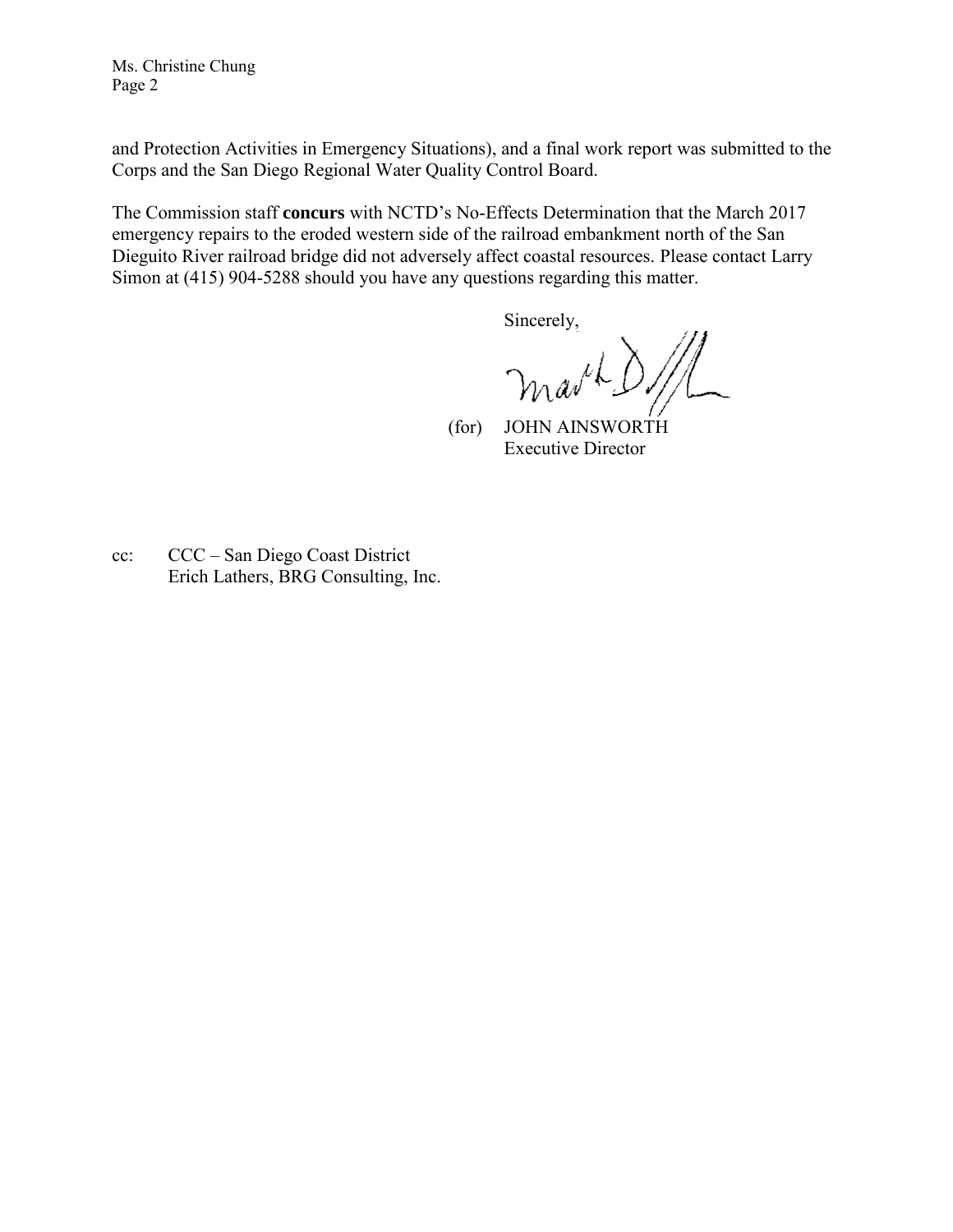## **CALIFORNIA COASTAL COMMISSION**

45 FREMONT, SUITE 2000 SAN FRANCISCO, CA 94105- 2219 VOICE (415) 904- 5200 FAX ( 415) 904- 5400 TDD (415) 597-5885



June 27, 2017

Tim Morehead Manager of Right-of-Way North County Transit District 810 Mission Avenue Oceanside, CA 92054

Subject: No-Effects Determination NE-0003-17 (Installation of #24 Equilateral at Milepost 209.2 at Control Point SONGS, San Diego County)

Dear Mr. Morehead:

The Coastal Commission staff has reviewed the above-referenced No-Effects Determination. The North County Transit District proposes to remove an existing turnout switch at Milepost 209.2, where the single railroad track merges into a double-track just north of the San Onofre Nuclear Generating Station, and replace it with an equilateral switch. This upgrade and the resulting reduced track angles at the switch would allow for passenger railroad speeds at this location to increase from 60 miles per hour to 75 mph. The project also includes improvements to track signals and positive train control systems. All proposed work would occur within the railroad right-of-way which is disturbed by existing transportation uses and ongoing track maintenance. Access to the project site would occur via an existing dirt road and construction equipment and material staging would occur on existing disturbed land on the east side of the railroad ROW. The U.S. Fish and Wildlife Service determined that the project is consistent with the *Programmatic Biological Opinion* (1-6-05-P-4123.3) for railroad operation and maintenance activities on the LOSSAN rail corridor in San Diego County. NCTD will implement *Biological Opinion* conservation measures applicable to the project area in order to protect water quality and sensitive habitat adjacent to the project area, and construction work will occur between September 15 and February 14, outside of the avian breeding season.

In conclusion, the Commission staff **concurs** with NCTD's no-effects determination that the proposed equilateral installation at MP 209.2 will not adversely affect coastal resources. Please contact Larry Simon at (415) 904-5288 should you have any questions regarding this matter.

Sincerely,

marche

 (for) JOHN AINSWORTH Executive Director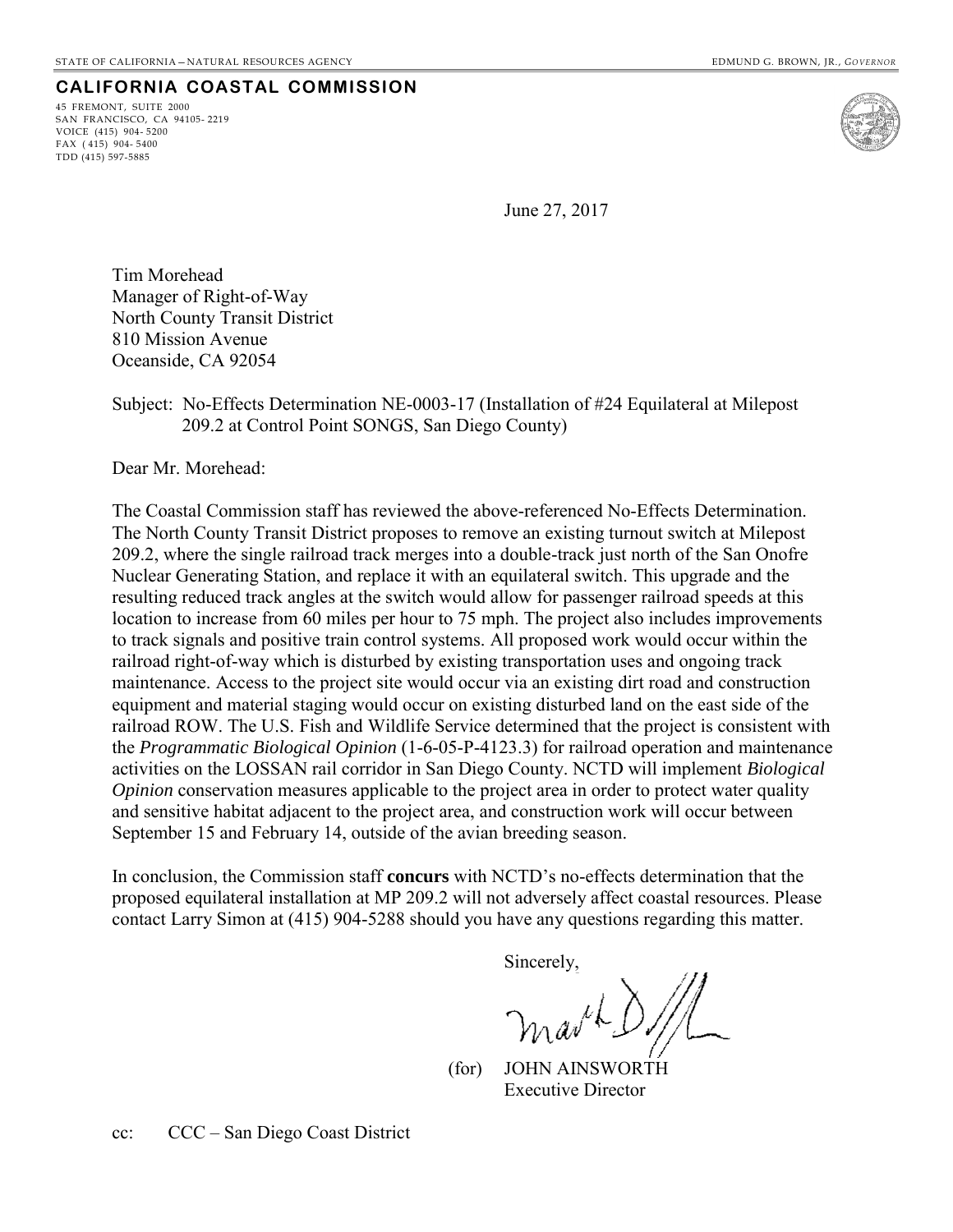#### **CALIFORNIA COASTAL COMMISSION 45 FREMONT STREET, SUITE 2000**

**SAN FRANCISCO, CA 94105-2219 VOICE AND TDD (415) 904-5200**



June 23, 2017

Maria Brown, Superintendent Greater Farallones National Marine Sanctuary The Presidio 991 Marine Drive San Francisco, CA 94129

Dobri Tutov State Lands Commission 100 Howe Ave., Suite 100-South Sacramento, 95825-8202

Re: **NE-0004-17,** No Effects Determination, Private Moorings approved by the State Lands Commission under the NOAA Sanctuaries/SLC Tomales Bay Mooring Program, Marin County

Dear Superintendent Brown and Mr. Tutov:

The Commission staff is reviewing "no effects" determinations for two private moorings in Tomales Bay under ten-year leases being issued by the California State Lands Commission (CSLC) to the applicants listed below:

| <b>Applicant Name</b>      | LAT       | <b>LONG</b> |
|----------------------------|-----------|-------------|
| Michael Reppy              | 38.151323 | 122.889451  |
| Thomas and Julie Feldstein | 38.186539 | 122.914325  |

NOAA's Greater Farallones National Marine Sanctuary (GFNMS) staff, in partnership with California State Lands Commission (CSLC) staff, developed the Tomales Bay Mooring Program, as part of the Tomales Bay Vessel Management Plan.<sup>[1](#page-11-0)</sup> Since 1981, when the GFNMS was designated, Sanctuary regulations have prohibited the discharge of materials into GFNMS and disturbance to the seabed; these regulations thus prohibited placement of moorings. However, the establishment of the Vessel Management Plan in April 2013 and subsequent Mooring Program provided a mechanism to permit moorings. The program includes specific criteria for where moorings may be located on the bay, provides overall limits to the number of moorings, introduces mandatory specifications for mooring tackle,

<span id="page-11-0"></span> $\overline{a}$ 1 The Commission staff concurred with NOAA's negative determination for the Tomales Bay Vessel Management Plan on June 13, 2013 (ND-0203-13).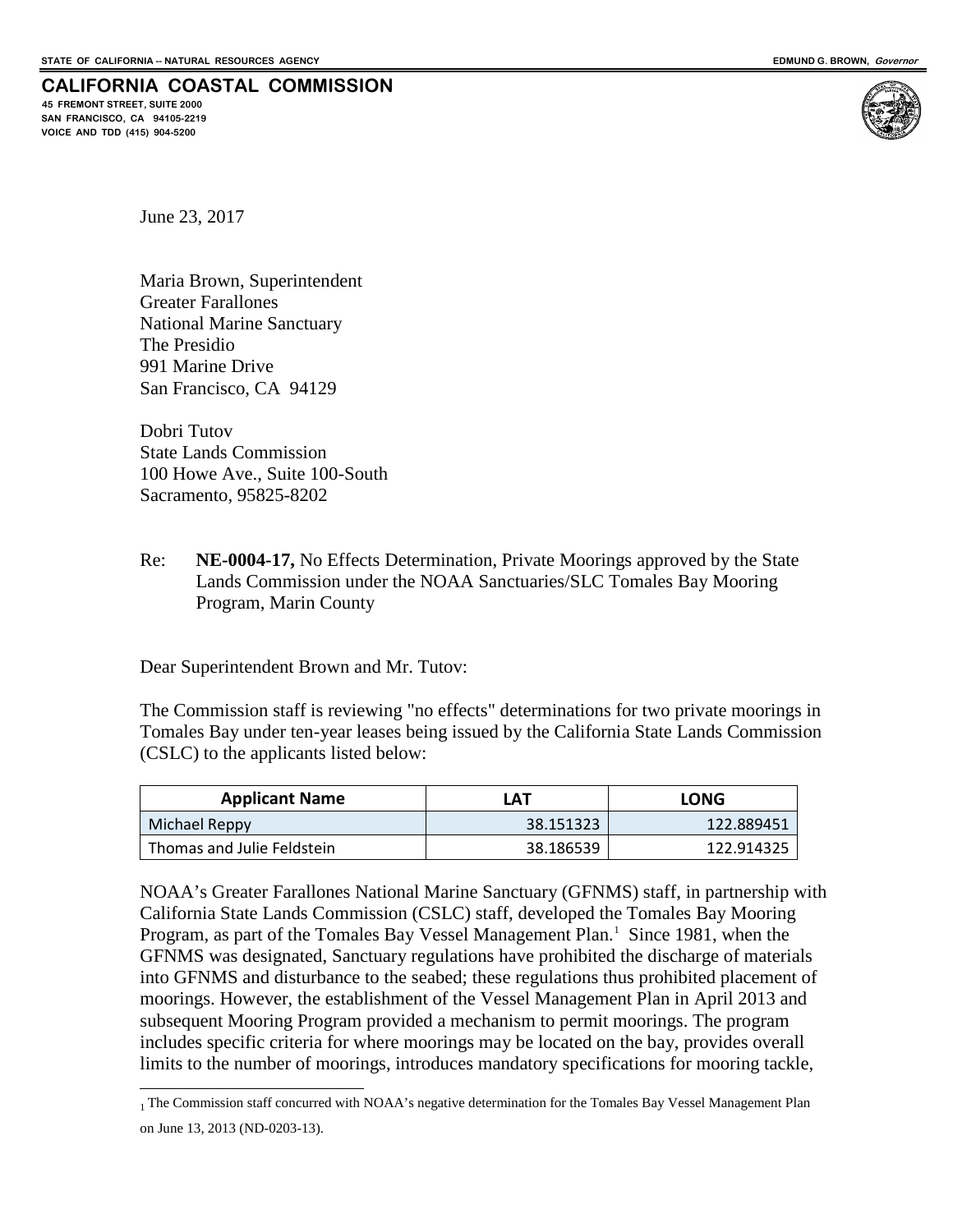and requires inspection and maintenance of the moorings. These program requirements are contained in Attachment B. Under this program (and pursuant to the National Marine Sanctuaries Act, 16 USC §1431 et seq., and regulations thereunder (15 CFR Part 922) and California Code of Regulations (Title 2, Division 3, Chapter 1)), all private mooring holders must obtain a CSLC lease.

GFNMS and CSLC are administering the Mooring Program together because regulations of both agencies apply in Tomales Bay. GFNMS is issuing a permit to CSLC that makes it possible for CSLC to lease areas of state sovereign lands in the bay for moorings that comply with federal and state laws. The GFNMS permit to CSLC requires, for example, that leases not be located in seagrass beds, and that mooring anchors must be appropriate for the specific conditions at each mooring lease location. CSLC incorporates the necessary GFNMS conditions into the lease agreements, along with its own and those of several other agencies, such as required distances from swimming beaches, State Parks, and aquaculture areas. The conditions that will apply to mooring leases in Tomales Bay will thus reflect CSLC and GFNMS requirements that were developed collaboratively (and with input from numerous agencies and stakeholders, including the Commission staff). On June 22, 2017, the CSLC authorized the two leases that are the subject of this letter. These authorizations follow the CSLC's previous authorizations of 28 private leases, which we subsequently concurred with under No Effects Determinations NE-0007-16, NE-0008-16, NE-0011-16, and NE-0002-17.

The primary Mooring Program goals are to: protect habitat; decrease threats to and disturbance of wildlife; and ensure safe and enjoyable water-related recreation, by allowing moorings and removing and preventing illegally and improperly placed moorings and mooring materials. The Mooring Program incorporates an adaptive management approach for decisions regarding various mooring technologies (such as anchors and other equipment) in Tomales Bay, with the goal of selecting and locating those that are the least damaging to the environment and most appropriate for Tomales Bay's hydrodynamic conditions. As new information is acquired and analyzed, requirements and specifications may be amended by GFNMS and CSLC, in collaboration with the Tomales Bay Interagency Committee (TBIC).

Because the moorings as authorized by CSLC will enhance a number of coastal zone resources, the Commission's federal consistency staff is reviewing them through the federal consistency review category typically used for federally-permitted projects that do not generate adverse effects on coastal resources (i.e., through "No Effects" determinations). The Commission staff believes that, with the requirements and monitoring provided under the CSLC leases, the moorings will be sited in a manner that will improve protection of seagrass beds and other marine resources, coastal water quality, coastal recreation and public health.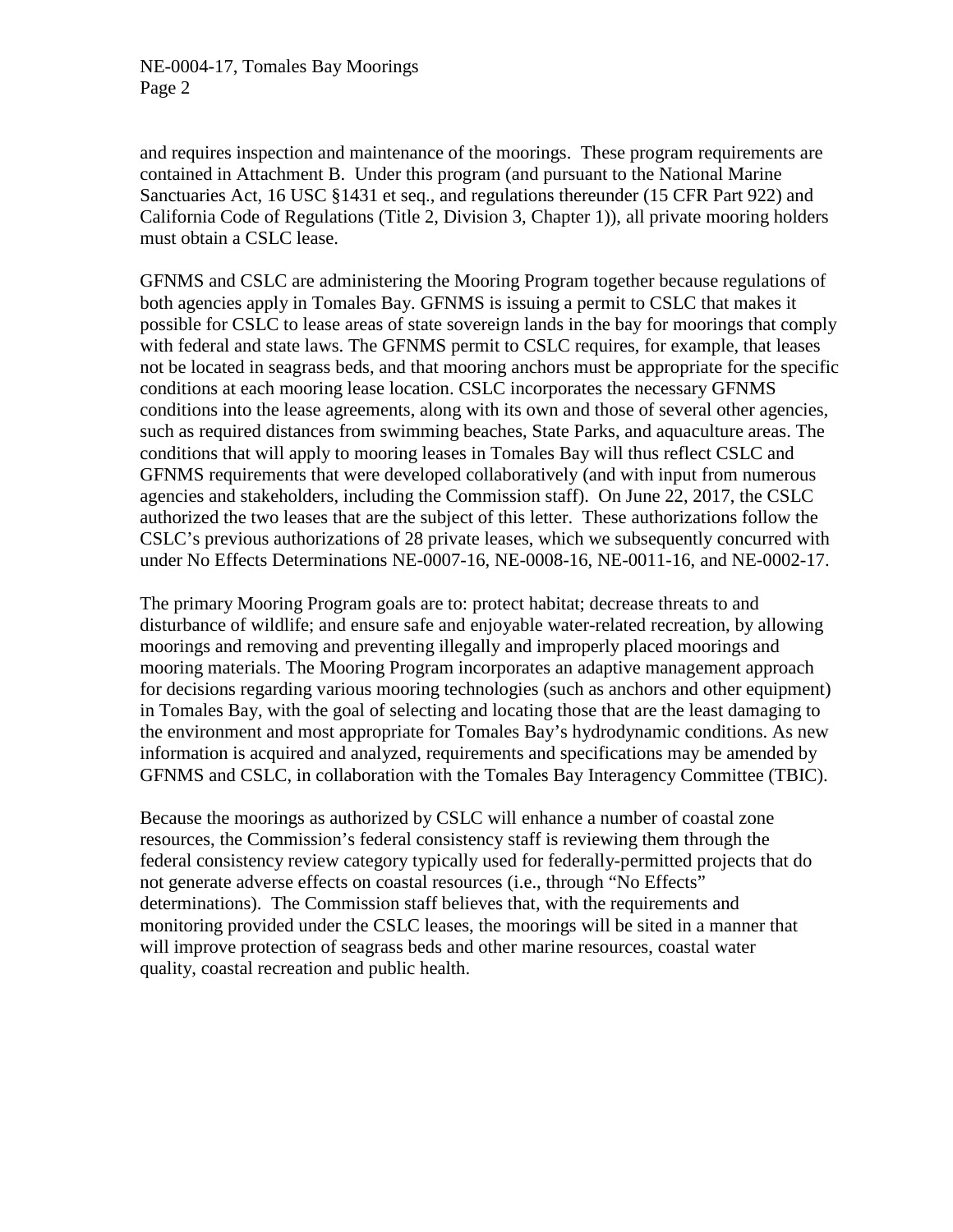NE-0004-17, Tomales Bay Moorings Page 3

In conclusion, we **agree** that, as conditioned in conformance with the CSLC leases, the moorings listed on page 1 of this letter would concentrate moorings outside environmentally sensitive areas, and would avoid adverse effects on marine resources, water quality, and other coastal zone resources. We therefore **concur** with "no effects" determinations for these moorings. Please contact Mark Delaplaine at (415) 904-5289 if you have any questions.

Sincerely,

 (for) JOHN AINSWORTH Executive Director

> cc: North Central District (Nancy Cave) Army Corps, S.F. District (Regulatory – Aaron Allen, Holly Costa) NOAA Sanctuaries (Karen Reyna, Max Delaney) Mooring Program Lessees

Attachment - A – Mooring Location Maps

## **Mooring Program Lessees**

Michael Reppy 361 South Morning Sun Ave. Mill Valley, CA 94941

Thomas and Julie Feldstein 139 25th Ave. San Francisco, CA 94121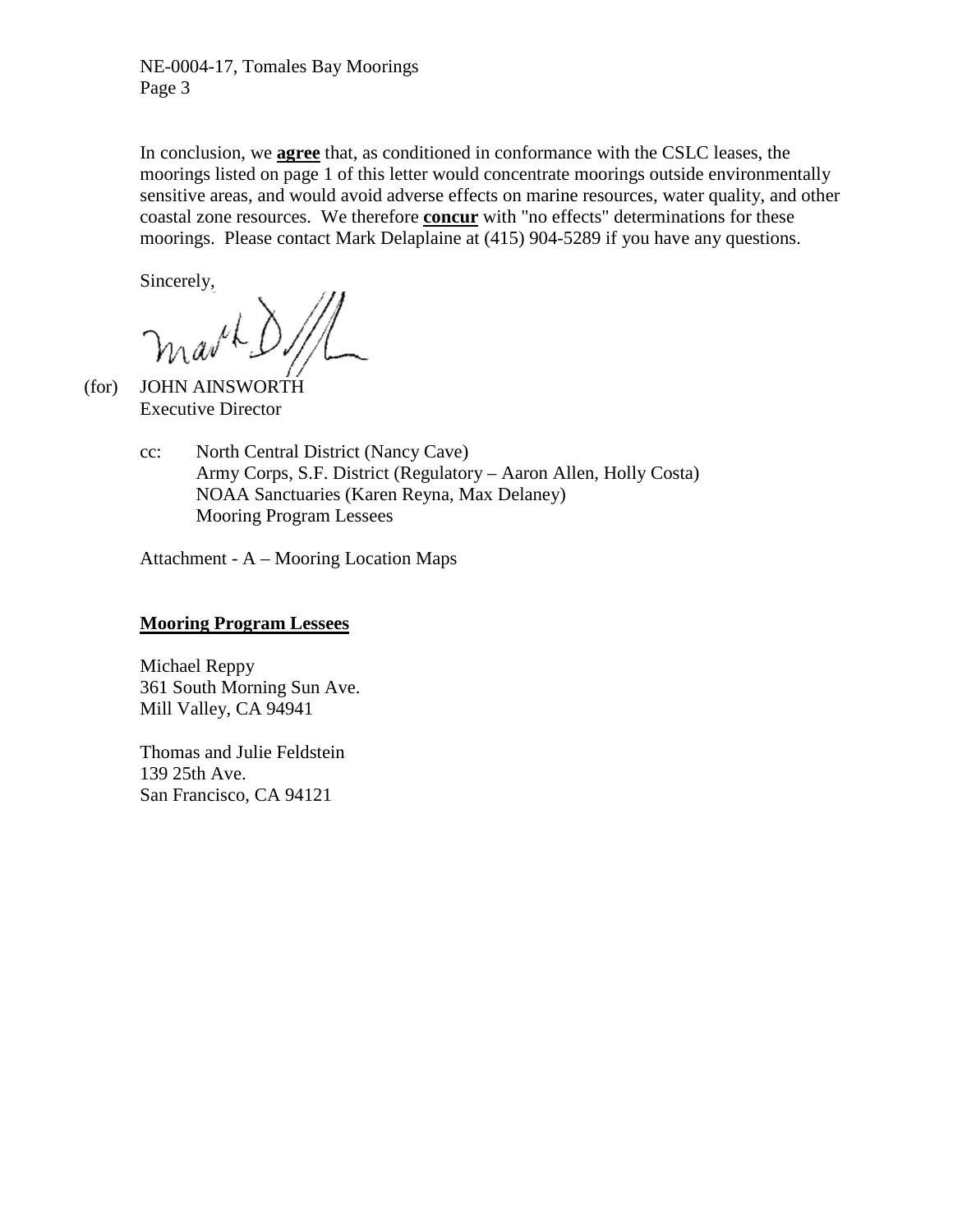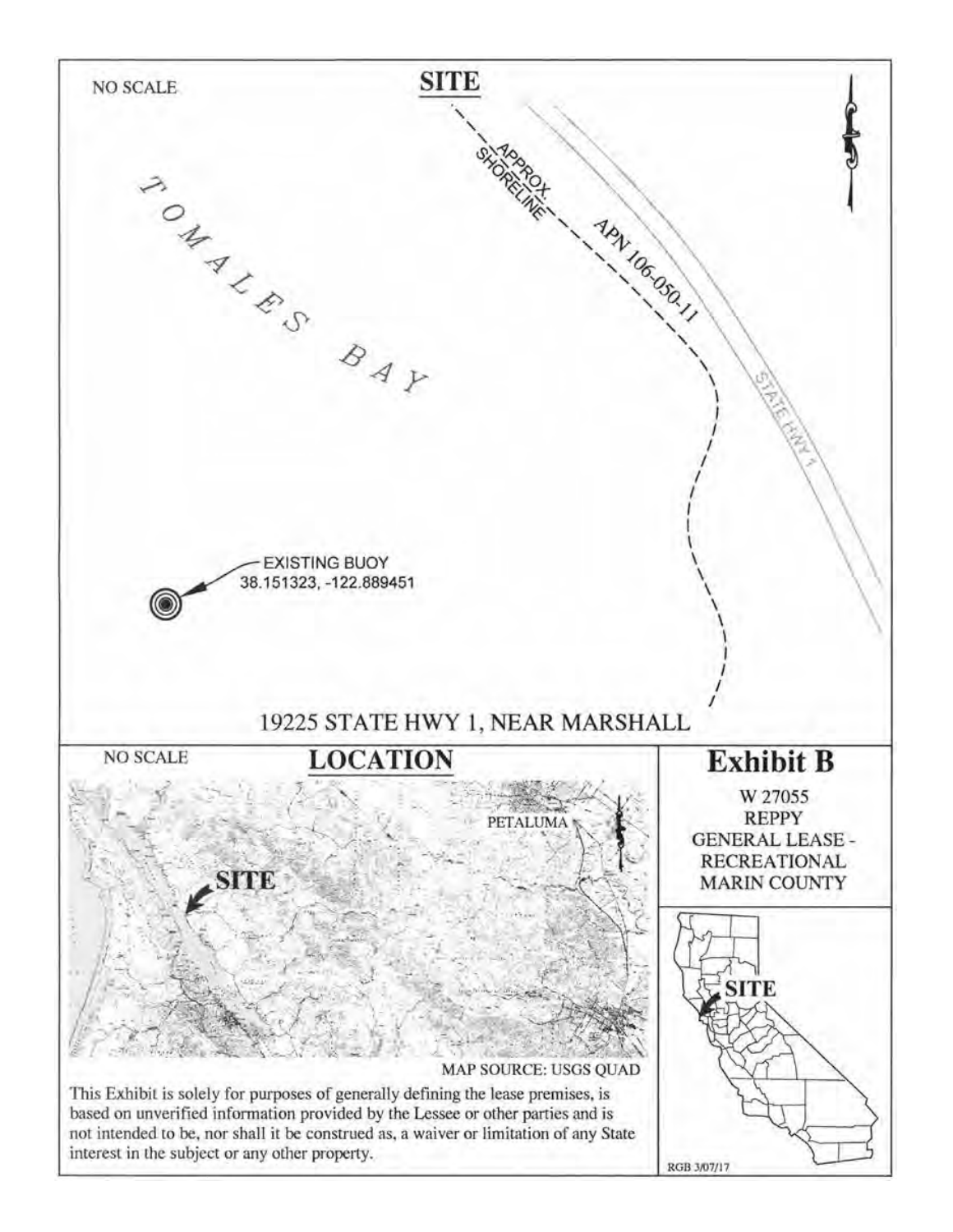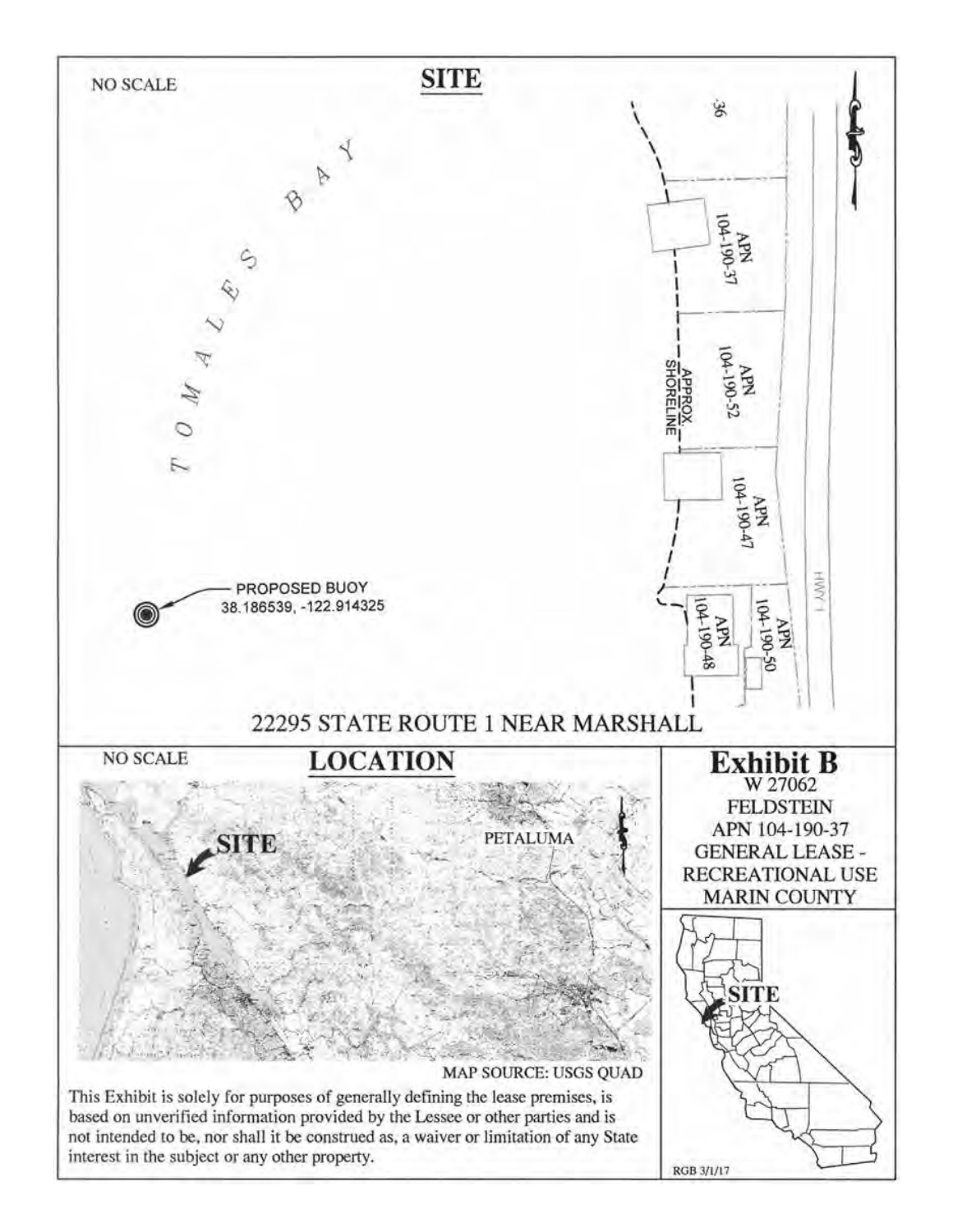**CALIFORNIA COASTAL COMMISSION** ENERGY, OCEAN RESOURCES AND FEDERAL CONSISTENCY DIVISION 45 FREMONT STREET SULTE 2000 PH (415) 904-5200 FAX (415) 904-5400 WWW.COASTAL.CA.GOV



## PERMIT EXEMPTION / NO PERMIT REQUIRED

June 15, 2017

Commission Reference Number: 9-17-0165-X

Applicant Name: Pacific Gas & Electric Company

Project Location: Within coastal areas of Humboldt County (see below):

Project Description: Perform vegetation maintenance (tree and brush removal) along high-pressure natural gas transmission pipeline segments, within PG&E's existing rights-of-way (ROW), in order to improve emergency access and address safety concerns. Work will include the manual removal (e.g., chainsaws, loggers) of all woody vegetation within 5 feet of the outer edge of the pipeline and trees out to 14 feet. Vegetation will then be hauled to a designated location to be chipped.

The following project sites, and the indicated vegetation removal work, would occur within the Coastal Commission's retained jurisdiction:

- $\bullet$ RW V 2734 15 (APNs 501-091-013, 501-091-014, Highway 101 at Bayside Cutoff, Arcata): Removal of Himalayan blackberry brush and one small willow tree.
- RW V 9598 15 (franchise area, Myrtle Ave. at Ole Hansen Rd.): Removal of one redwood tree.
- RW V 2559 15 (east segment; APN 017-152-008, Myrtletown): Removal of eight Monterey pine trees.
- RW V 1149 16 (APNs 017-121-006-000, 017-131-003, Myrtletown): Removal of five Monterey cypress trees and Himalayan blackberry brush.
- RW V 9649 (APN 305-021-006, Elk River Rd., Pine Hills): Removal of two Monterey cypress  $\bullet$ trees.
- RW V 11462 14 (APN 305-131-003, Highway 101, King Salmon): Removal of covote brush, Himalayan blackberry and pampas grass brush.

The additional project sites referenced in the May 1, 2017 letter submitted by PG&E occur outside the Commission's permitting jurisdiction, and thus are not addressed in this exemption confirmation.

This is to certify that these locations and/or proposed projects have been reviewed by the staff of the Coastal Commission. A Coastal Development Permit is NOT necessary for the reasons checked below:

- $\Box$  The site is not located within the Coastal Zone as established by the California Coastal Act of 1976, as amended.
- $\Box$  The proposed development is included in categorical Exclusion Number adopted by the California Coastal Commission.